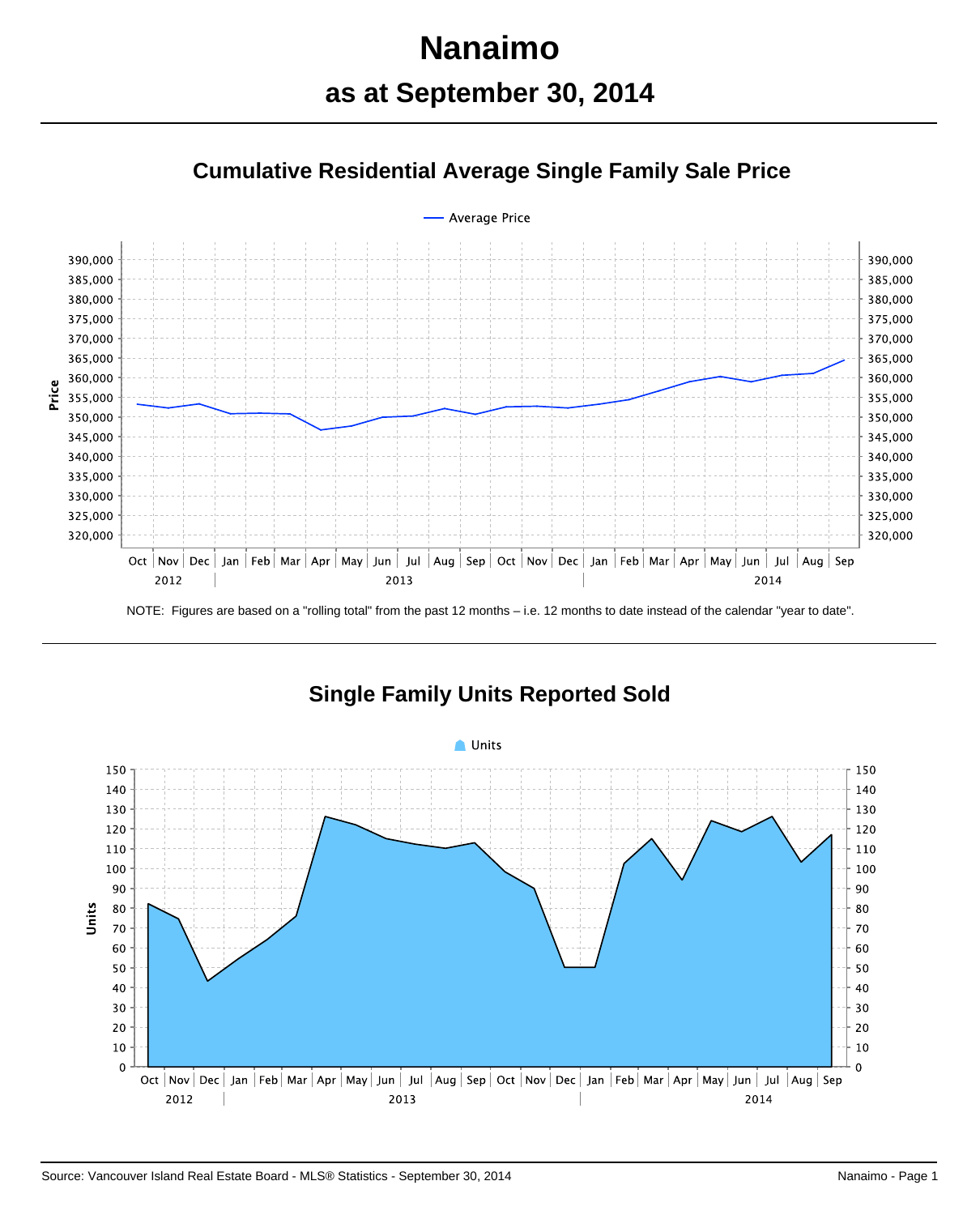## **Comparative Activity by Property Type**

|                               |                | <b>Current Month</b> |          |               | 12 Months to Date |          |  |  |  |  |
|-------------------------------|----------------|----------------------|----------|---------------|-------------------|----------|--|--|--|--|
|                               | This Year      | Last Year            | % Change | This Year     | Last Year         | % Change |  |  |  |  |
| Lots                          |                |                      |          |               |                   |          |  |  |  |  |
| <b>Units Listed</b>           | 58             | 39                   | 49%      | 336           | 307               | 9%       |  |  |  |  |
| <b>Units Reported Sold</b>    | 20             | 5                    | 300%     | 124           | 48                | 158%     |  |  |  |  |
| Sell/List Ratio               | 34%            | 13%                  |          | 37%           | 16%               |          |  |  |  |  |
| <b>Reported Sales Dollars</b> | \$3,571,000    | \$950,400            | 276%     | \$20,192,698  | \$7,604,800       | 166%     |  |  |  |  |
| Average Sell Price / Unit     | \$178,550      | \$190,080            | $-6%$    | \$162,844     | \$158,433         | 3%       |  |  |  |  |
| <b>Median Sell Price</b>      | \$185,000      |                      |          | \$158,000     |                   |          |  |  |  |  |
| Sell Price / List Price       | 95%            | 93%                  |          | 96%           | 93%               |          |  |  |  |  |
| Days to Sell                  | 243            | 138                  | 76%      | 132           | 85                | 56%      |  |  |  |  |
| <b>Active Listings</b>        | 171            | 172                  |          |               |                   |          |  |  |  |  |
| <b>Single Family</b>          |                |                      |          |               |                   |          |  |  |  |  |
|                               |                |                      |          |               |                   |          |  |  |  |  |
| <b>Units Listed</b>           | 155            | 158                  | $-2%$    | 2,026         | 2,023             | 0%       |  |  |  |  |
| <b>Units Reported Sold</b>    | 117            | 113                  | 4%       | 1,187         | 1,091             | 9%       |  |  |  |  |
| Sell/List Ratio               | 75%            | 72%                  |          | 59%           | 54%               |          |  |  |  |  |
| <b>Reported Sales Dollars</b> | \$44,247,655   | \$38,830,777         | 14%      | \$432,591,301 | \$382,615,286     | 13%      |  |  |  |  |
| Average Sell Price / Unit     | \$378,185      | \$343,635            | 10%      | \$364,441     | \$350,701         | 4%       |  |  |  |  |
| <b>Median Sell Price</b>      | \$355,000      |                      |          | \$352,000     |                   |          |  |  |  |  |
| Sell Price / List Price       | 96%            | 95%                  |          | 96%           | 95%               |          |  |  |  |  |
| Days to Sell                  | 45             | 59                   | $-23%$   | 49            | 56                | $-11%$   |  |  |  |  |
| <b>Active Listings</b>        | 483            | 503                  |          |               |                   |          |  |  |  |  |
| <b>Condos (Apt)</b>           |                |                      |          |               |                   |          |  |  |  |  |
| <b>Units Listed</b>           | 31             | 42                   | $-26%$   | 453           | 482               | $-6%$    |  |  |  |  |
| <b>Units Reported Sold</b>    | 22             | 17                   | 29%      | 214           | 162               | 32%      |  |  |  |  |
| Sell/List Ratio               | 71%            | 40%                  |          | 47%           | 34%               |          |  |  |  |  |
| <b>Reported Sales Dollars</b> | \$4,325,450    | \$3,173,000          | 36%      | \$47,142,034  | \$34,197,516      | 38%      |  |  |  |  |
| Average Sell Price / Unit     | \$196,611      | \$186,647            | 5%       | \$220,290     | \$211,096         | 4%       |  |  |  |  |
| <b>Median Sell Price</b>      | \$163,000      |                      |          | \$205,000     |                   |          |  |  |  |  |
| Sell Price / List Price       | 94%            | 92%                  |          | 95%           | 94%               |          |  |  |  |  |
| Days to Sell                  | 71             | 123                  | $-42%$   | 89            | 79                | 13%      |  |  |  |  |
| <b>Active Listings</b>        | 154            | 186                  |          |               |                   |          |  |  |  |  |
| <b>Condos (Patio)</b>         |                |                      |          |               |                   |          |  |  |  |  |
| <b>Units Listed</b>           | 9              | 1                    | 800%     | 72            | 90                | $-20%$   |  |  |  |  |
| Units Reported Sold           | $\overline{2}$ | 4                    | $-50%$   | 52            | 68                | $-24%$   |  |  |  |  |
| Sell/List Ratio               | 22%            | 400%                 |          | 72%           | 76%               |          |  |  |  |  |
| <b>Reported Sales Dollars</b> | \$647,000      | \$1,211,500          | $-47%$   | \$14,407,300  | \$18,864,147      | $-24%$   |  |  |  |  |
| Average Sell Price / Unit     | \$323,500      | \$302,875            | 7%       | \$277,063     | \$277,414         | $-0\%$   |  |  |  |  |
| <b>Median Sell Price</b>      | \$357,000      |                      |          | \$280,000     |                   |          |  |  |  |  |
| Sell Price / List Price       | 94%            | 97%                  |          | 97%           | 97%               |          |  |  |  |  |
| Days to Sell                  | 24             | 58                   | $-59%$   | 78            | 70                | 13%      |  |  |  |  |
| <b>Active Listings</b>        | 18             | 16                   |          |               |                   |          |  |  |  |  |
| <b>Condos (Twnhse)</b>        |                |                      |          |               |                   |          |  |  |  |  |
| <b>Units Listed</b>           | 16             | 29                   | $-45%$   | 329           | 392               | $-16%$   |  |  |  |  |
| Units Reported Sold           | 5              | 21                   | $-76%$   | 165           | 178               | $-7%$    |  |  |  |  |
| Sell/List Ratio               | 31%            | 72%                  |          | 50%           | 45%               |          |  |  |  |  |
| <b>Reported Sales Dollars</b> | \$1,338,400    | \$5,837,960          | $-77%$   | \$42,472,876  | \$44,228,597      | $-4%$    |  |  |  |  |
| Average Sell Price / Unit     | \$267,680      | \$277,998            | $-4%$    | \$257,411     | \$248,475         | 4%       |  |  |  |  |
| <b>Median Sell Price</b>      | \$249,000      |                      |          | \$237,000     |                   |          |  |  |  |  |
| Sell Price / List Price       | 96%            | 98%                  |          | 96%           | 101%              |          |  |  |  |  |
| Days to Sell                  | 74             | 63                   | 19%      | 82            | 60                | 37%      |  |  |  |  |
| <b>Active Listings</b>        | 96             | 122                  |          |               |                   |          |  |  |  |  |

**PLEASE NOTE: SINGLE FAMILY** property does NOT INCLUDE acreage with house, condominiums, duplex/triplex, mobile homes/on pad, single family waterfront or single family strata. **LOTS** do NOT INCLUDE acreage or waterfront acreage.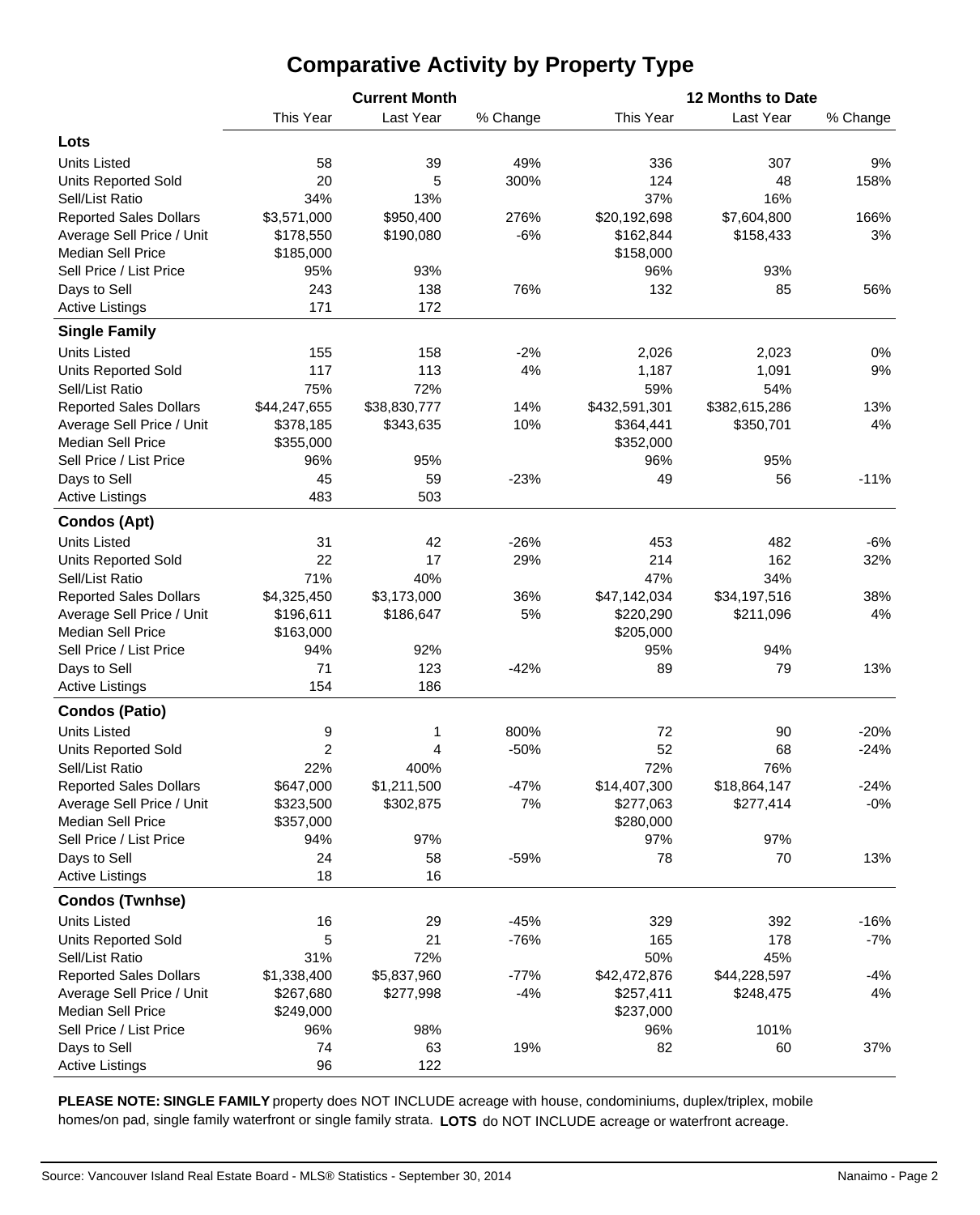#### **MLS® Single Family Sales Analysis**

Unconditional Sales from January 1 to Sep 30, 2014

|                               | $0-$<br>150,000 | 150.001-<br>200,000 | 200,001-<br>250,000 | 250,001-<br>300,000 | 300,001-<br>350,000 | 350,001-<br>400,000 | 400,001-<br>450,000 | 450,001-<br>500,000 | 500,001-<br>600,000 | 600,001-<br>700,000 | 700,001-<br>800,000 | 800,001-<br>900,000 | 900,001-<br>1 Mil | <b>OVER</b><br>1 Mil | <b>Total</b> |
|-------------------------------|-----------------|---------------------|---------------------|---------------------|---------------------|---------------------|---------------------|---------------------|---------------------|---------------------|---------------------|---------------------|-------------------|----------------------|--------------|
| <b>BH-Brechin Hill</b>        | 0               | 0                   | 4                   | 0                   | $\overline{7}$      | $\mathbf{1}$        | $\mathbf{1}$        | 0                   | $\mathbf{1}$        | 0                   | 0                   | $\mathbf 0$         | 0                 | $\mathbf 0$          | 14           |
| CD-Cedar                      | $\mathbf{1}$    | 4                   | 8                   | 10                  | 9                   | 15                  | $\overline{7}$      | 8                   | $\overline{7}$      | $\mathbf 1$         | $\mathbf 1$         | $\mathbf{1}$        | 0                 | $\overline{2}$       | 74           |
| <b>CR-Chase River</b>         | 0               | $\mathbf{1}$        | $\overline{2}$      | 12                  | 16                  | 20                  | 14                  | $\mathbf{1}$        | 2                   | 0                   | 0                   | 0                   | 0                 | $\mathbf 0$          | 68           |
| DB-Departure Bay              | $\mathbf 0$     | 0                   | 4                   | 19                  | 25                  | 16                  | $\overline{7}$      | $\overline{7}$      | 10                  | $\overline{2}$      | 4                   | 1                   | 0                 | $\mathbf{1}$         | 96           |
| <b>DL-Diver Lake</b>          | 0               | $\mathbf{1}$        | 2                   | 9                   | $\overline{7}$      | 11                  | 0                   | 2                   | $\overline{2}$      | 0                   | 0                   | 0                   | 0                 | 0                    | 34           |
| <b>EX-Extension</b>           | $\mathbf{1}$    | $\mathbf{1}$        | 5                   | $\overline{2}$      | 2                   | 2                   | $\overline{2}$      | 2                   | $\overline{2}$      | $\mathbf{1}$        | $\mathbf 0$         | $\mathbf 0$         | $\mathbf 0$       | $\mathbf 0$          | 20           |
| HB-Hammond Bay                | 0               | 0                   | 0                   | $\mathbf{1}$        | $\mathbf 1$         | 6                   | 6                   | 4                   | $\overline{7}$      | 4                   | $\mathbf{1}$        | $\mathbf{1}$        | $\mathbf{1}$      | $\mathbf{1}$         | 33           |
| <b>LZ-Lower Lantzville</b>    | 0               | 0                   | 0                   | $\overline{2}$      | $\mathbf 1$         | 0                   | $\overline{2}$      | $\mathbf{1}$        | $\mathbf{1}$        | $\overline{2}$      | 0                   | 0                   | $\mathbf{1}$      | $\mathbf{1}$         | 11           |
| <b>NC-Central Nanaimo</b>     | 4               | 8                   | 27                  | 22                  | 17                  | 8                   | $\mathbf{1}$        | $\mathbf{1}$        | 0                   | 0                   | 0                   | 0                   | 0                 | $\mathbf 0$          | 88           |
| NJ-North Jingle Pot           | 0               | 0                   | 0                   | 2                   | $\mathbf{1}$        | $\mathbf{1}$        | 6                   | 3                   | 6                   | 3                   | 0                   | 2                   | $\mathbf{1}$      | 0                    | 25           |
| NN-North Nanaimo              | 0               | 2                   | 3                   | $\overline{2}$      | 17                  | 50                  | 47                  | 46                  | 38                  | 25                  | 8                   | $\mathbf{1}$        | 2                 | $\mathbf{1}$         | 242          |
| OC-Old City                   | 3               | 2                   | 4                   | 6                   | $\overline{2}$      | 3                   | 0                   | 0                   | $\mathbf{1}$        | 0                   | 0                   | $\mathbf 0$         | 0                 | 0                    | 21           |
| <b>PV-Pleasant Valley</b>     | 0               | 0                   | 2                   | $\overline{2}$      | $\overline{7}$      | 10                  | 4                   | $\mathbf{1}$        | $\mathbf{1}$        | 1                   | 1                   | 2                   | 0                 | 0                    | 31           |
| SJ-South Jingle Pot           | $\mathbf 0$     | $\mathbf 0$         | $\mathbf 0$         | $\mathbf{1}$        | 4                   | 2                   | 3                   | 5                   | 3                   | $\mathbf 0$         | $\mathbf{1}$        | $\mathbf 0$         | $\mathbf 0$       | $\mathbf 0$          | 19           |
| SN-South Nanaimo              | $\overline{2}$  | 19                  | 28                  | 24                  | 20                  | 13                  | $\overline{2}$      | $\mathbf{1}$        | $\mathbf{1}$        | 0                   | 0                   | 0                   | 0                 | 0                    | 110          |
| <b>UD-University District</b> | $\overline{2}$  | 2                   | 10                  | 23                  | 9                   | 14                  | 18                  | $\mathbf{1}$        | 3                   | 1                   | $\mathbf{1}$        | 0                   | $\mathbf 0$       | 0                    | 84           |
| UP-Uplands                    | $\mathbf 0$     | 0                   | $\overline{2}$      | 18                  | 20                  | 16                  | 9                   | $\mathbf{1}$        | $\overline{2}$      | 0                   | $\mathbf 0$         | $\mathbf 0$         | $\mathbf 0$       | $\mathbf{1}$         | 69           |
| UZ-Upper Lantzville           | 0               | 0                   | $\mathbf{1}$        | 6                   | 6                   | 2                   | $\overline{c}$      | $\mathbf{1}$        | 3                   | 0                   | 0                   | 0                   | 0                 | 0                    | 21           |
| Zone 4 TOTALS                 | 13              | 40                  | 102                 | 161                 | 171                 | 190                 | 131                 | 85                  | 90                  | 40                  | 17                  | 8                   | 5                 | $\overline{7}$       | 1,060        |

**Nanaimo - Single Family Sales by Subarea**



Total Unconditional Sales January 1 to September 30, 2014 = 1,060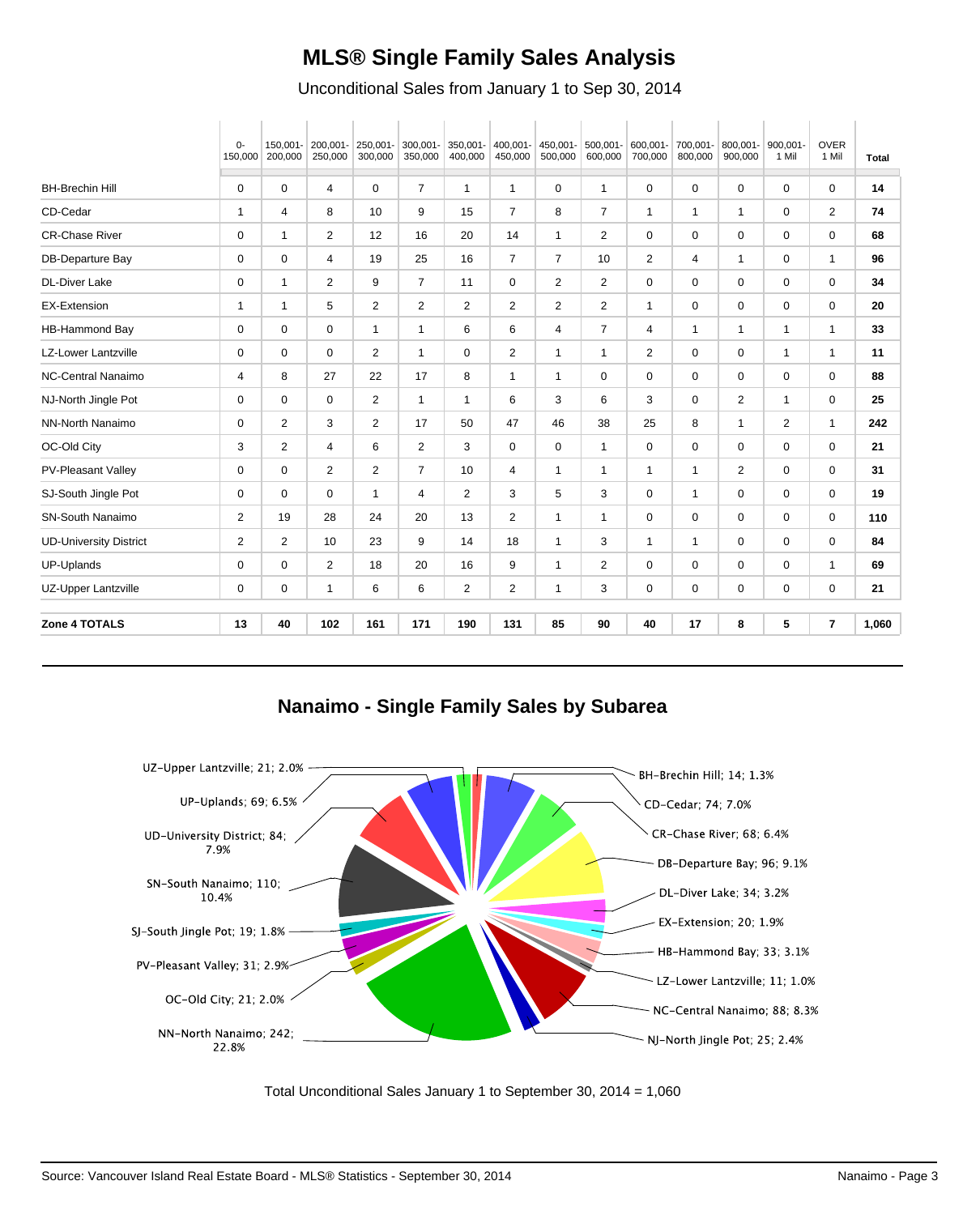# **GABRIOLA ISLAND**

#### **Comparative Activity by Property Type**

|                               |             | <b>Current Month</b> |          | <b>12 Months to Date</b> |              |          |  |  |  |  |
|-------------------------------|-------------|----------------------|----------|--------------------------|--------------|----------|--|--|--|--|
|                               | This Year   | Last Year            | % Change | This Year                | Last Year    | % Change |  |  |  |  |
| Lots                          |             |                      |          |                          |              |          |  |  |  |  |
| <b>Units Listed</b>           | 2           | 0                    |          | 35                       | 33           | 6%       |  |  |  |  |
| <b>Units Reported Sold</b>    | $\mathbf 0$ |                      | $-100%$  | 13                       | 10           | 30%      |  |  |  |  |
| Sell/List Ratio               | 0%          |                      |          | 37%                      | 30%          |          |  |  |  |  |
| <b>Reported Sales Dollars</b> | \$0         | \$68,500             | $-100%$  | \$1,177,500              | \$964,625    | 22%      |  |  |  |  |
| Average Sell Price / Unit     |             | \$68,500             |          | \$90,577                 | \$96,462     | $-6%$    |  |  |  |  |
| <b>Median Sell Price</b>      |             |                      |          | \$90,000                 |              |          |  |  |  |  |
| Sell Price / List Price       |             | 99%                  |          | 82%                      | 89%          |          |  |  |  |  |
| Days to Sell                  |             | 18                   |          | 156                      | 198          | $-21%$   |  |  |  |  |
| <b>Active Listings</b>        | 28          | 25                   |          |                          |              |          |  |  |  |  |
| <b>Single Family</b>          |             |                      |          |                          |              |          |  |  |  |  |
| <b>Units Listed</b>           |             |                      | $-86%$   | 87                       | 111          | $-22%$   |  |  |  |  |
| <b>Units Reported Sold</b>    | 6           | 4                    | 50%      | 45                       | 49           | -8%      |  |  |  |  |
| Sell/List Ratio               | 600%        | 57%                  |          | 52%                      | 44%          |          |  |  |  |  |
| <b>Reported Sales Dollars</b> | \$1,742,000 | \$1,124,000          | 55%      | \$12,208,075             | \$13,491,020 | $-10%$   |  |  |  |  |
| Average Sell Price / Unit     | \$290,333   | \$281,000            | 3%       | \$271,291                | \$275,327    | $-1%$    |  |  |  |  |
| <b>Median Sell Price</b>      | \$310,000   |                      |          | \$258,000                |              |          |  |  |  |  |
| Sell Price / List Price       | 91%         | 92%                  |          | 92%                      | 93%          |          |  |  |  |  |
| Days to Sell                  | 104         | 115                  | $-9%$    | 101                      | 94           | 7%       |  |  |  |  |
| <b>Active Listings</b>        | 34          | 41                   |          |                          |              |          |  |  |  |  |

**PLEASE NOTE: SINGLE FAMILY** property does NOT INCLUDE acreage with house, condominiums, duplex/triplex, mobile homes/on pad, single family waterfront or single family strata. **LOTS** do NOT INCLUDE acreage or waterfront acreage.

#### **Cumulative Residential Average Single Family Sale Price**